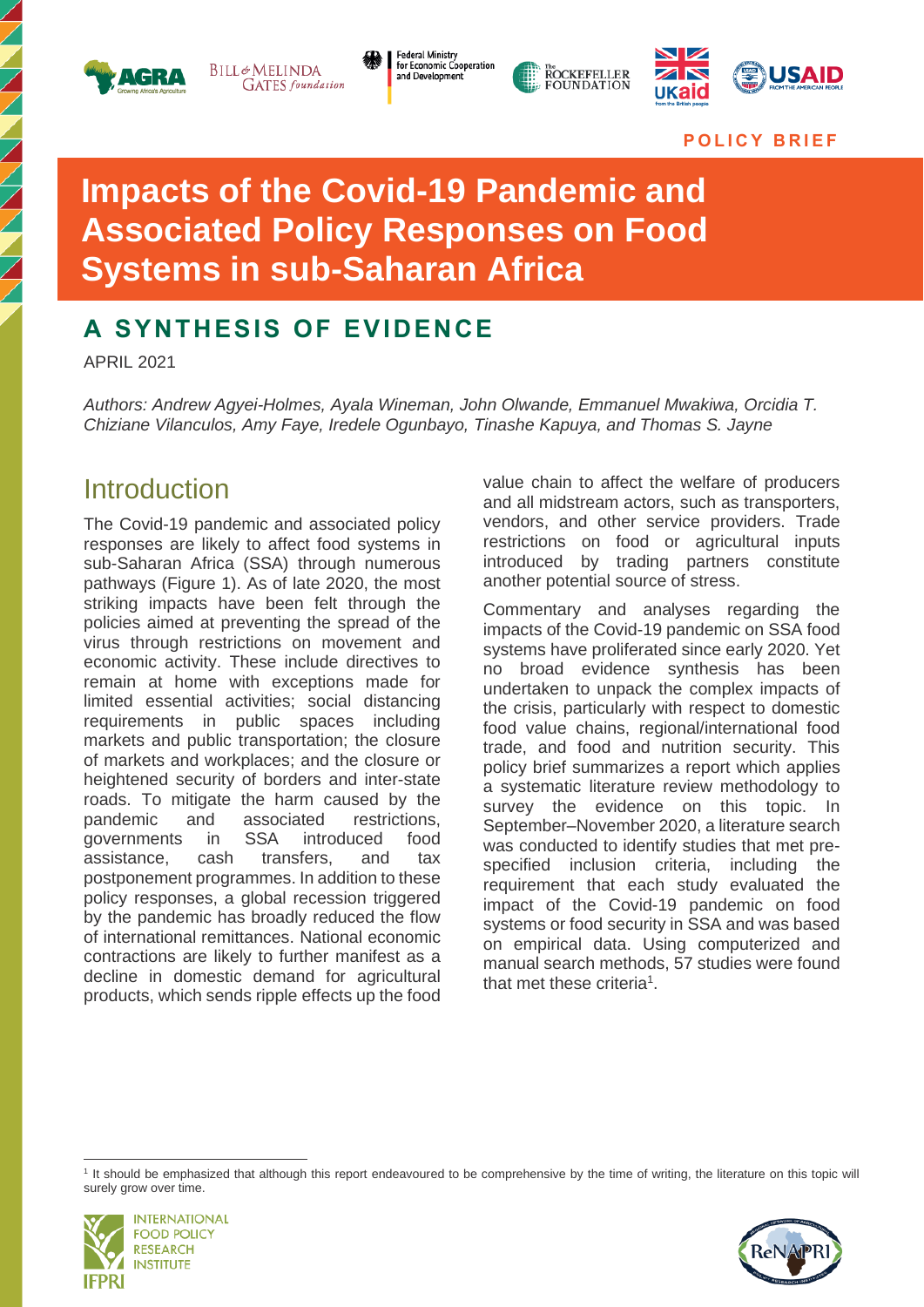### *Figure 1: Covid-19 impact pathways on food systems in SSA*



# Description of the Literature

The studies reviewed in this synthesis span 20 countries spread across all regions of SSA, and 75% of the studies come from the grey literature. The studies mostly use quantitative methods (86%); among these, most are *ex post* analyses, although some are *ex ante* models of national economies. Almost three quarters (74%) of the policies discussed in these studies relate to restrictions on populations, often in the form of stay-at-home decrees/lockdowns, market closures, and national mandates for social distancing. Along these lines, 74% of the policies discussed have the intention to protect public health and limit the spread of the virus (Figure 2). In this literature, it is far less common to find attention given to policies that aim to protect food supply, bolster food production, protect workers, or stimulate the economy. The reasons for this situation may be twofold. First, public health policies that restrict movement or economic activity have been far more common in SSA than policies aimed at economic support and social protection. It is possible that most SSA governments simply do not have the fiscal latitude to offer economic support. Second, SSA governments have largely sought to protect food production through nuanced policies intended to protect public health, thus placing limits on most parts of the economy while carving out exceptions for the agrifood sector. However, these policy nuances are not

assessed on their own, relative to a counterfactual of economic restrictions with no exceptions.

### *Figure 2: Distribution of policy intentions among responses to Covid-19, as discussed in the literature*



# Impacts on Food Systems

This evidence synthesis is three-pronged, focusing on domestic food value chains, regional (intra-African) and international food trade, and food and nutrition security in SSA countries (Table 1). Within domestic food value chains, the studies reveal impacts on input supplies (with higher prices due to disruptions in supply chains) and domestic agricultural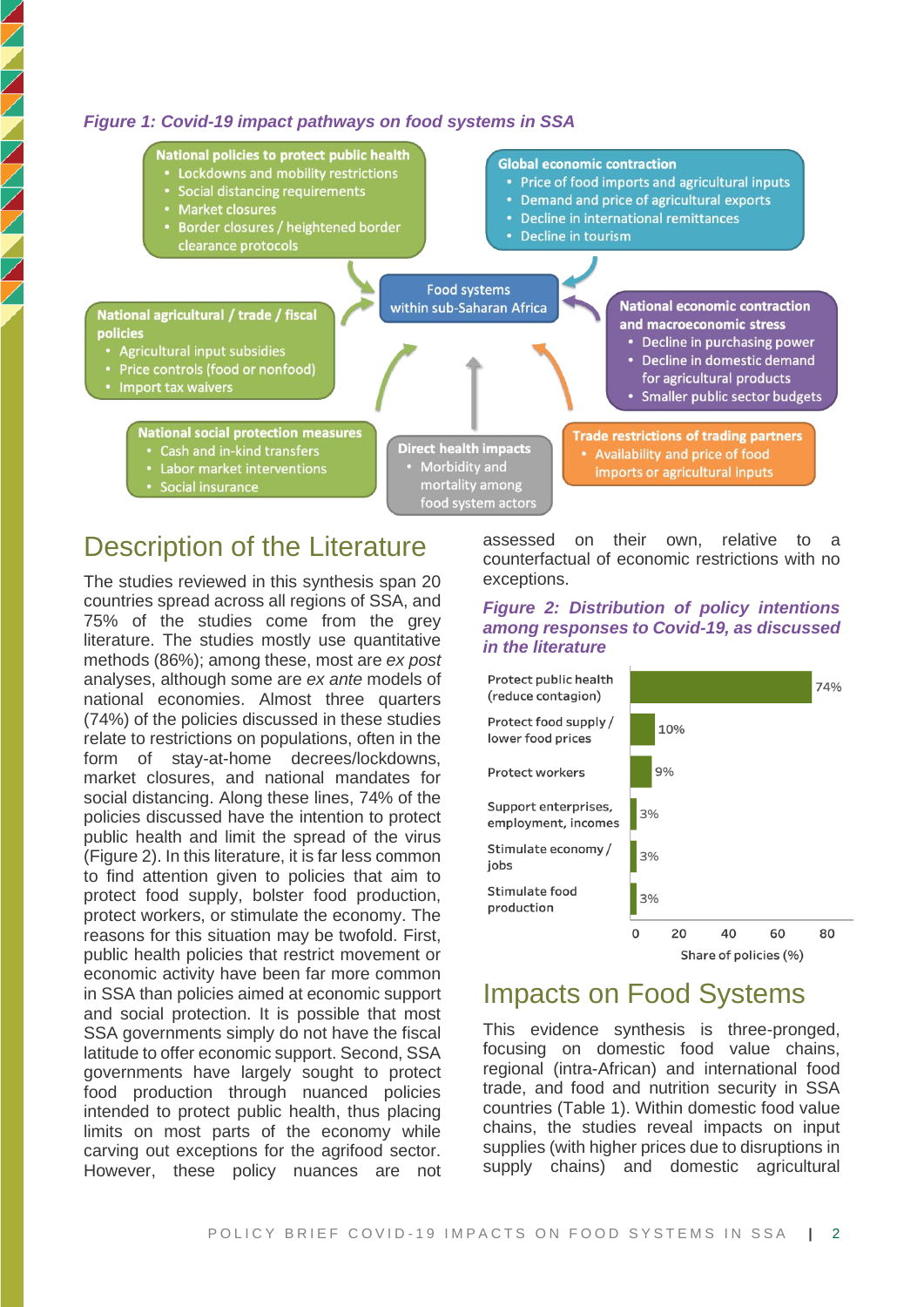production (with reduced production especially where farmers were limited by mobility restrictions). The literature also documents impacts on transport, with movement restrictions making it difficult for farmers, transporters, and processors to move agricultural inputs to farmers and agricultural outputs to the market. In addition, the informal food sector has been singled out by policy responses to the Covid-19 pandemic, as several SSA countries enforced closures of informal and open-air markets based on relatively high perceived risks. In contrast, supermarkets were better able to enforce social distancing and were therefore less disrupted by policy measures intended to protect public health. These policies necessarily affect the livelihoods of informal food vendors and retailers and restrict the food market options available to lower income consumers.

**NNNNNNNNNN** 

In terms of regional and international food trade, the most noticeable impact has come through temporary bans and restrictions on exports and through road and border closures. However, pervasive impacts have also been felt through additional inspections at the border, reduced hours of operation for trading, and increased transport costs. Several studies document a sharp decline in trade between neighbouring countries, with roadblocks and checkpoints

particularly affecting value chains of perishable products, such as vegetables or dairy, which cannot withstand an extended delay while *en route.* The contraction in regional trade necessarily affects the livelihoods of informal cross-border traders, a large majority of whom are women and youth.

Covid-19-related restrictions on economic activity have especially affected the demand side of food markets in SSA. All three facets of food access (economic, physical, and social) have been profoundly affected by the Covid-19 pandemic and its associated policy responses. Consumers have experienced diminished *economic access* through lost income, reduced remittances, and higher food retail prices; they have experienced reduced *physical access* with the closure of (particularly informal) markets and restrictions on public transportation; and they have experienced reduced *social access* because social networks and informal safety nets have been disrupted in such a widespread shock. There is also evidence that households in SSA have responded to the pandemic by shifting their consumption from more expensive and nutritious foods toward staple foods, which are a poor source of micronutrients.

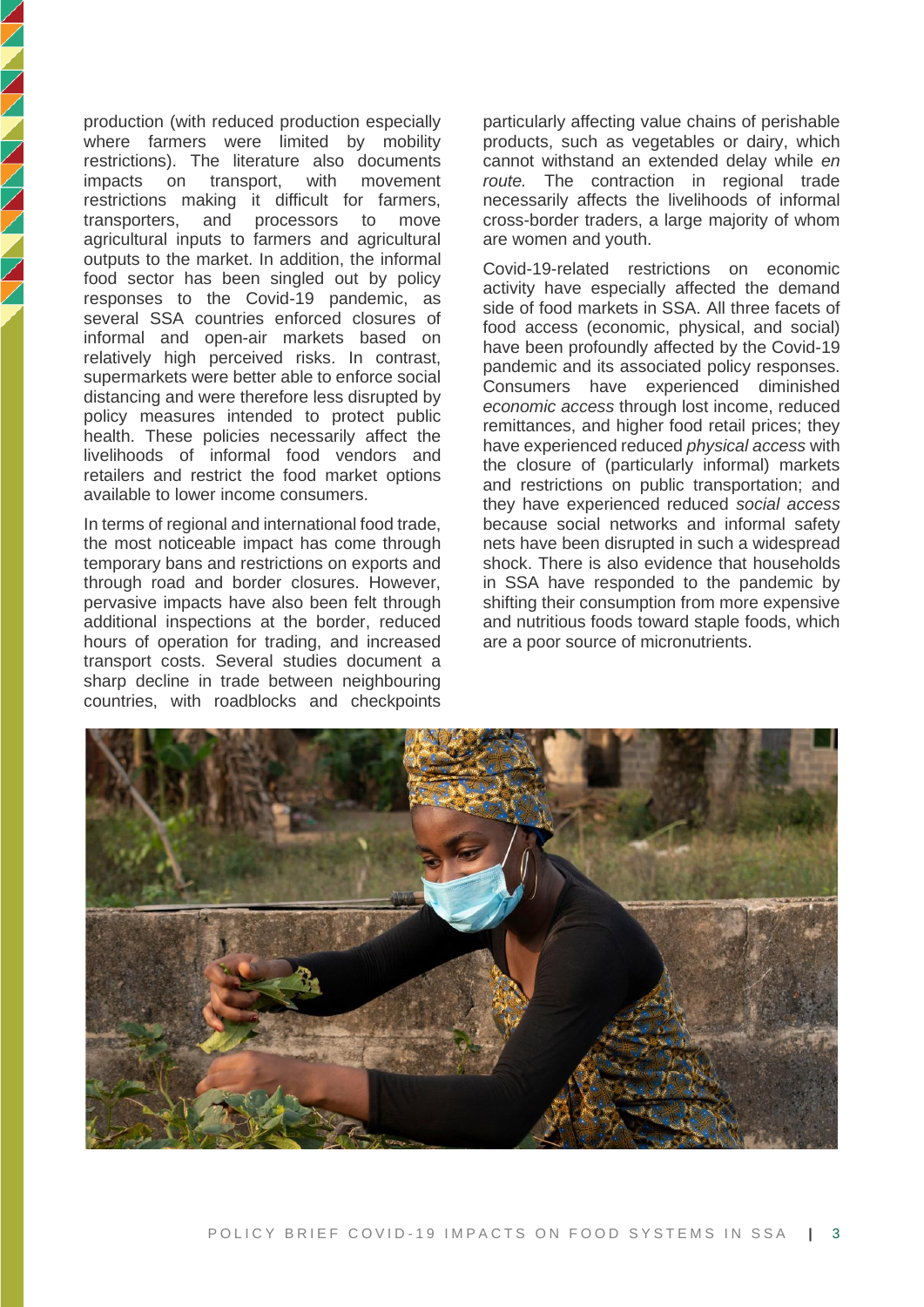### *Table 1: Evidence of impacts of Covid-19 and associated policy responses on food systems in SSA*

#### **Domestic Food Value Chains**

### Agricultural inputs

ノノノノノノノノノノノ

• Some evidence of decline in supply, increase in prices, and reduction in domestic purchasing power among potential buyers.

Producers and agricultural production

- Some evidence of disruption to agricultural production, especially where farmers were limited by mobility restrictions.
- Mixed evidence regarding labour availability.
- Some evidence of fewer traders/buyers and lower farmgate prices.
- Volatility in agricultural prices due to mobility restrictions, producing both winners and losers.

#### **Trade, transport, processing, and storage**

- Evidence of decline in transportation options and increase in transport costs due to mobility restrictions.
- Roadblocks extend the time spent in transport, which is especially detrimental to perishable products.
- Evidence of difficulties in moving food between farm, processor, port, and market, affecting food supply and retail prices**.**

#### **Wholesalers and retailers**

- Evidence of difficulties sourcing food due to high prices or few suppliers.
- Closures of, or restrictions on, informal markets lead to massive income disruptions for retailers and food vendors.
- Decline in business due to social distancing requirements or restrictions on non-economic activity that reduced foot traffic.

Regional (intra-African) and international food trade Trade flows • Evidence of declines (and/or volatility) in regional trade due to heightened border clearance protocols and road congestion at border crossings. **Prices of imports and exports** food items.

Impacts on traders

• Loss of livelihoods for informal cross-border traders where such trade was prohibited.

#### Food and nutrition security

#### Availability

- Mostly stable availability of staple foods
- Reduced availability of specific items, particularly imported foods, perishable foods, and animalsourced foods.

Dietary quality

• Evidence that households have shifted from more nutritious and expensive foods, such as vegetables and dairy products, toward cheaper foods.

- Some evidence of price increases for imported
- Mixed evidence regarding price effects for exports traded internationally, with some reports of price declines and other evidence of price stability.

### **Access**

- Reduced *economic access* due to reduced income and increased food retail prices.
- Reduced *physical access* due to bans or restrictions on informal markets or street vending.
- Reduced *social access* due to the covariate nature of the Covid-19 shock, which disrupted informal safety nets.
- Reduced frequency and quantity of consumption.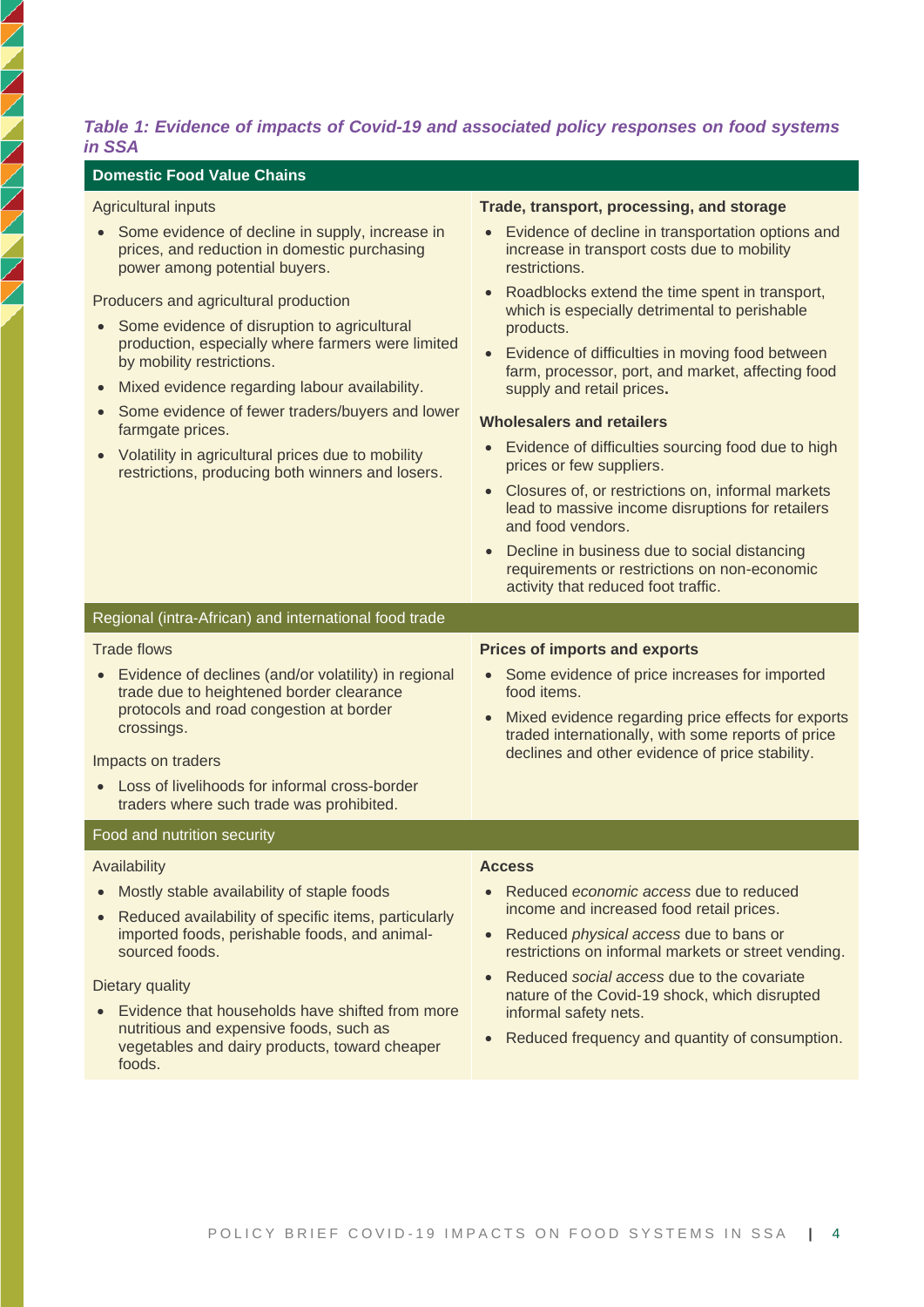# Recommendations

This evidence synthesis gives rise to several recommendations for policy makers, some of which are immediately applicable while others would be relevant if a lockdown were reintroduced in a future crisis (Box 1). One lesson is the critical role of informal markets in the food security of (primarily but not only) the urban poor. The policy reflex to close or restrict informal markets has been detrimental to market vendors and consumers, and this underscores how these markets are (in normal times) nodes of food value chain resilience. With respect to restrictions on mobility and transport, horticulture and other perishable products stand out as being vulnerable to such measures. This situation suggests an urgent need to develop cold storage systems to make the value chains of perishable products more resilient to disruptions; this will necessitate more reliable electrification in both urban and rural areas. To the extent that SSA food systems are reliant on global food value chains, the region is vulnerable to external shocks. However, a more robust system of intra-African trade would render SSA more resilient in the face of global shocks.

### **Box 1: Recommendations for policy**

- Keep informal markets functioning and work with market leaders and shopkeepers to strengthen their ability to adhere to public health guidelines.
- Give policy attention to input suppliers/transporters and food transporters, processors, traders, and retailers to ensure that the entire food value chain can function.
- Introduce cold storage systems to support value chains of perishable products.
- Extend greater social protections to those most affected by restrictions on economic activity, particularly the urban poor and informal workers.
- Implement the African Continental Free Trade Area (AfCFTA) to make SSA food systems more resilient to current or future shocks.
- Be mindful of the long-term fallout from the Covid-19 pandemic, particularly with respect to children's health.

This evidence synthesis has also unearthed some significant gaps in data and research around the topic of Covid-19 impacts on food systems in SSA [\(Box](#page-4-0) 2). Future research should aim to determine more precise causality with respect to specific policies and policy nuances to produce the most policy-relevant and actionable evidence. Thus far, the impact of exempting the agricultural sector from economywide restrictions has not been evaluated on its own, relative to a counterfactual of not exempting the agricultural sector. The scope of research should furthermore capture regional and international trade in greater detail and should document what specific changes in border clearance protocols have been damaging or helpful to trade. As the Covid-19 pandemic evolves in SSA, researchers should be attentive to whether the effects outlined in this evidence synthesis also change over time.

### <span id="page-4-0"></span>**Box 2: Recommendations for future research**

- Identify direct causality between policy responses to the Covid-19 pandemic and the impacts of these policies.
- Evaluate the impacts of specific policy *nuances* (such as exemptions to movement restrictions for agrifoodrelated activities) to draw clear lessons for policy makers.
- Differentiate the immediate or short-term effects from the medium- or long-term effects of the Covid-19 crisis.
- Consider the impacts of the pandemic on food processors, traders, transporters, wholesalers, and retailers that link "farm" to "fork" within food value chains.
- Measure the extent to which small-scale versus large-scale enterprises (or informal versus formal food outlets) have been differentially affected by Covid-19 policy responses.
- Examine the impact of the Covid-19 pandemic and changes to border clearance protocols for both regional and international food trade.
- Give attention to the impacts experienced in the poorest countries in SSA.